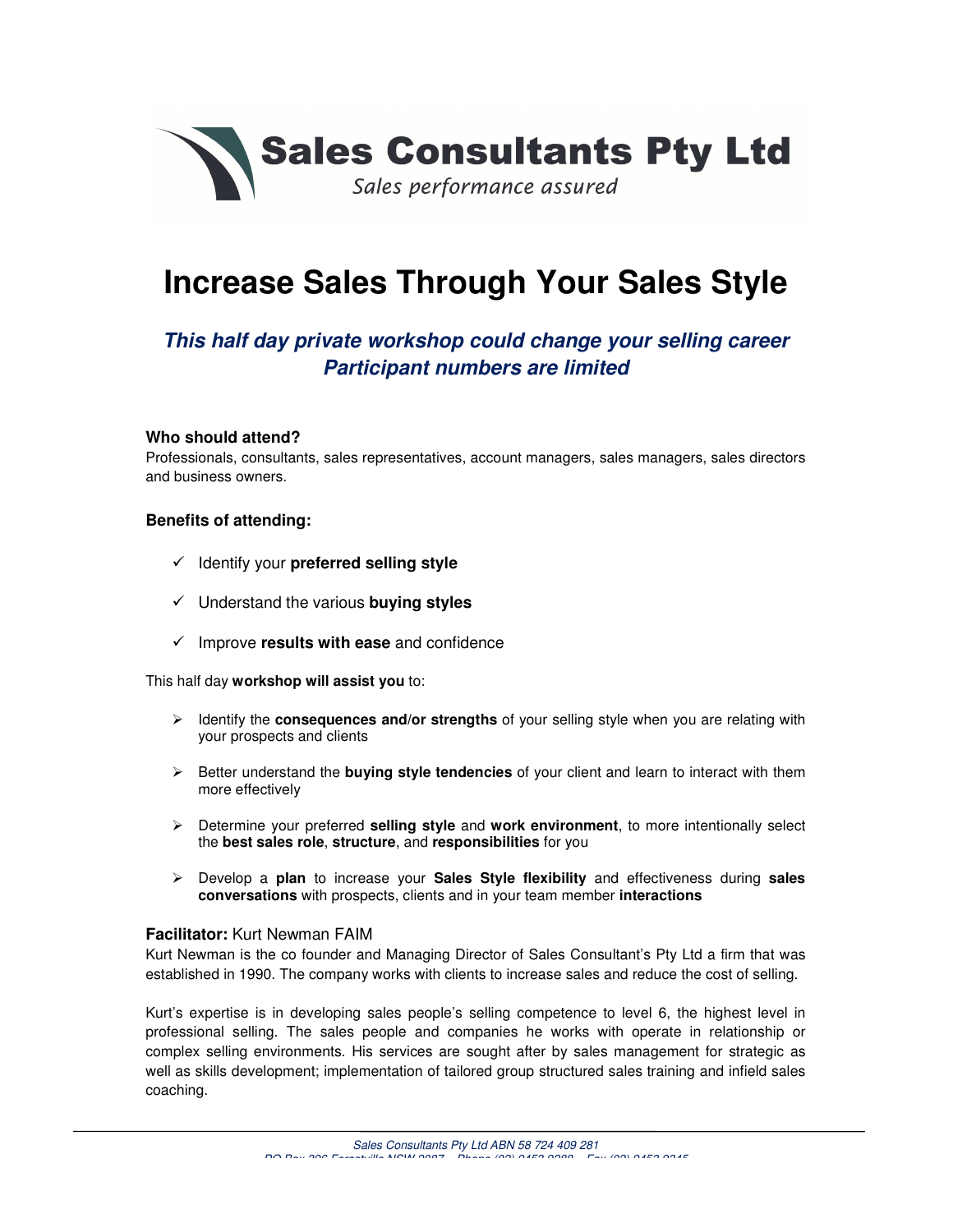As a sales person he is one of the select few who have successfully sold products and services at a sales award winning level in all four major market/product segments: new product sales, consultative sales, relationship sales and retail. Kurt's career has been broad-based. He has been involved in activities ranging from addressing boards of directors to selling products or services into homes.

During his selling career Kurt created sales records for three companies in two industries and won many sales awards, titles and interstate/overseas trips for outstanding performance.

As a consultant and facilitator Kurt works across all industries and market segments. He is a coach and mentor to many sales people who have vastly improved their sales careers or have progressed to sales director roles.

Kurt has been interviewed on the Qantas In-flight Radio Program 'Talking Business' and is a regular contributor to the BNET Report a weekly business podcast. His blogs have been printed in magazines and are used by business advisory websites. He is a fellow of the Australian Institute of Management and is a Licensed Associate of The Consulting Resource Group (Canada).



Kurt Newman

**Venue details: When:** Thursday August 26, 2010 **Time:** 8:15am for an 8:30am start

**Finish:** 12:15pm

**Where:** Kirribilli Club Ltd **Cost:** \$495.00 per person inclusive of GST, 11 Harbourview Crescent workshop materials valued at \$75.00, coffee Lavender Bay 2060 **and tea on arrival, morning tea and light** refreshments

# **Bonus Offer: We will let you know the selling style of the salesperson/s you send and how to best manage them. Enrol 3 and the 4th is at no charge**

#### **What others have said:**

 "Well presented, light hearted, informative and presented in a non aggressive or condescending style. Very educational."

Cambell Ring Metropolitan Service Manager SKILLED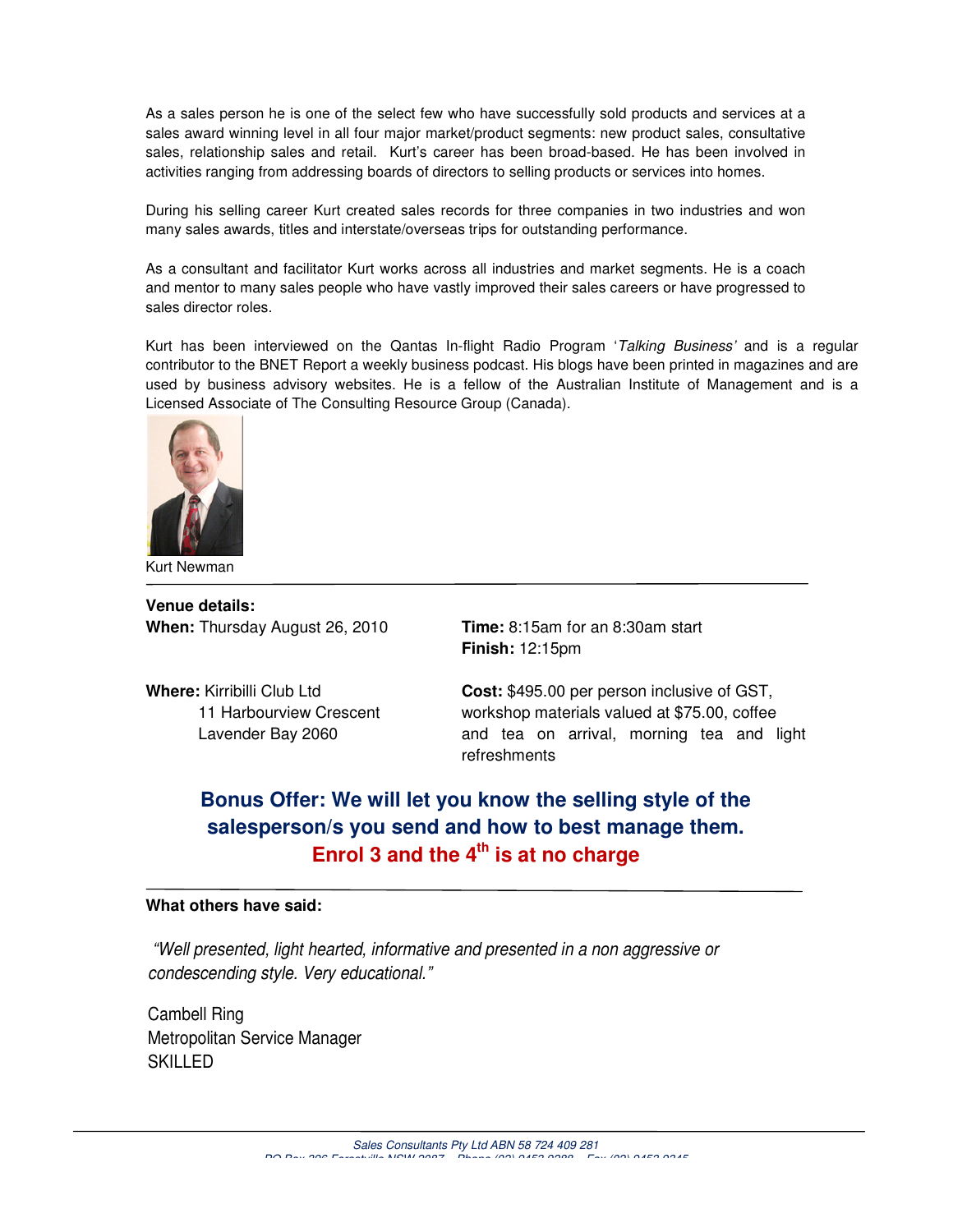"I recently spent a half day with Kurt Newman on the 'Increasing Sales Through Your Sales Style' training.

Knowing what type of salesperson you are (not as simple as many would think) and then acknowledging that there are numerous ways in which people think, speak and act, opened up a whole new world of selling techniques. The course shows that we are all just people, but there are many 'styles' in which we behave, but most importantly, how to understand and adapt to these styles in a sales environment.

I would highly recommend it to anyone who has to deal with customers on a daily basis."

Best Regards,

Nathan James New Passenger Car Sales Pre – Owned Sales Manager Macarthur Mercedes-Benz

 "I found the Sales Style Workshop to be incredibly powerful, simple and easy to remember which makes it more effective in my daily working (and personal) life especially the Style Shifting technique that Kurt shares. For over 21 years I have read and attended many sales education programs and this is simply the best of all – mind blowing and amazingly uncomplicated and all in just half a day. If you are serious about your sales career then this workshop is a must."

Regards Paul Rahme Founder & CEO vEO International

#### **To Book Now**

Phone 02 9453 9288 with your details or complete this form and fax to 02 8569 0924.

| Phone <b>Contract Contract Contract Contract Contract Contract Contract Contract Contract Contract Contract Contract Contract Contract Contract Contract Contract Contract Contract Contract Contract Contract Contract Contract</b> |  |
|--------------------------------------------------------------------------------------------------------------------------------------------------------------------------------------------------------------------------------------|--|